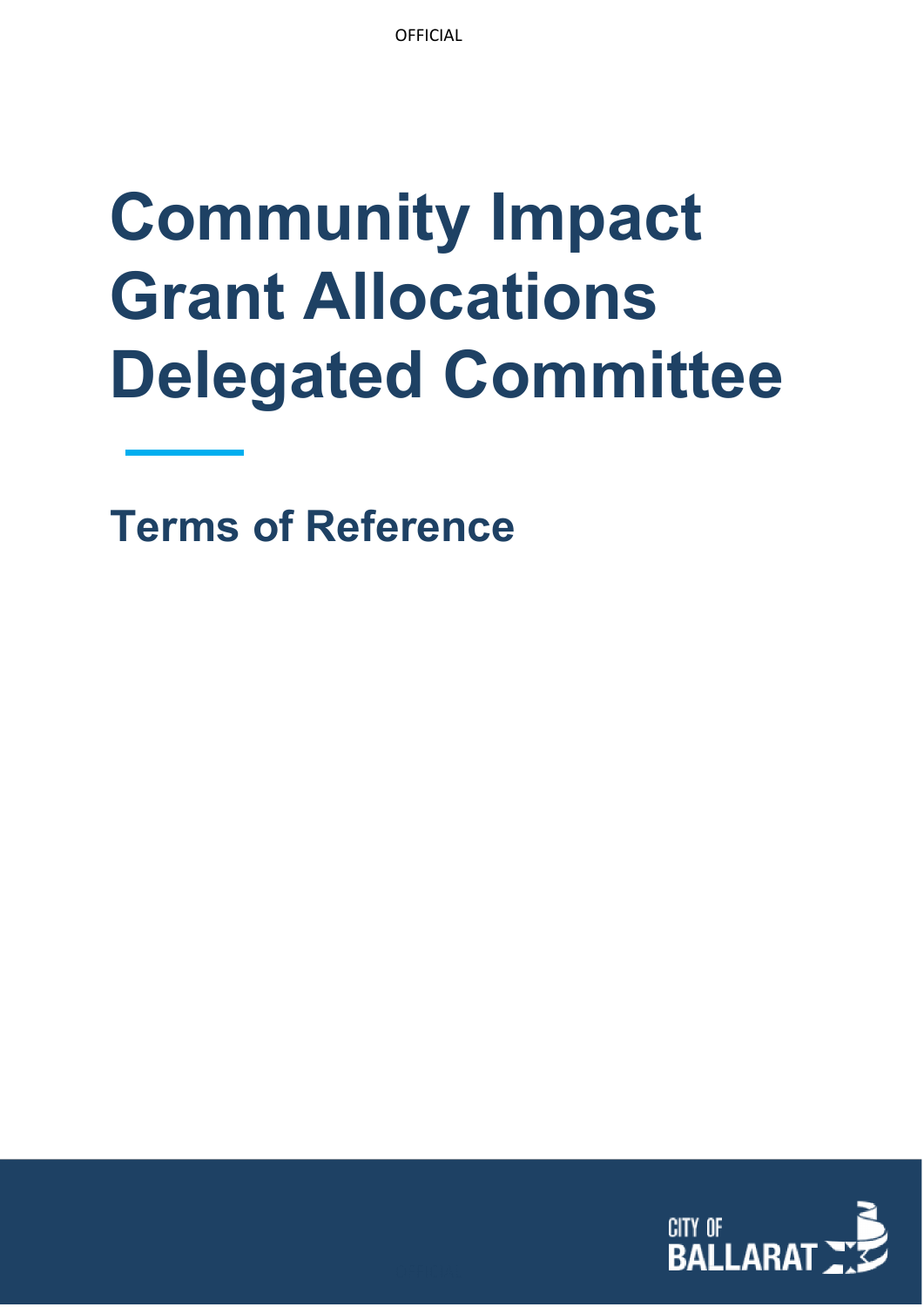

# **Contents**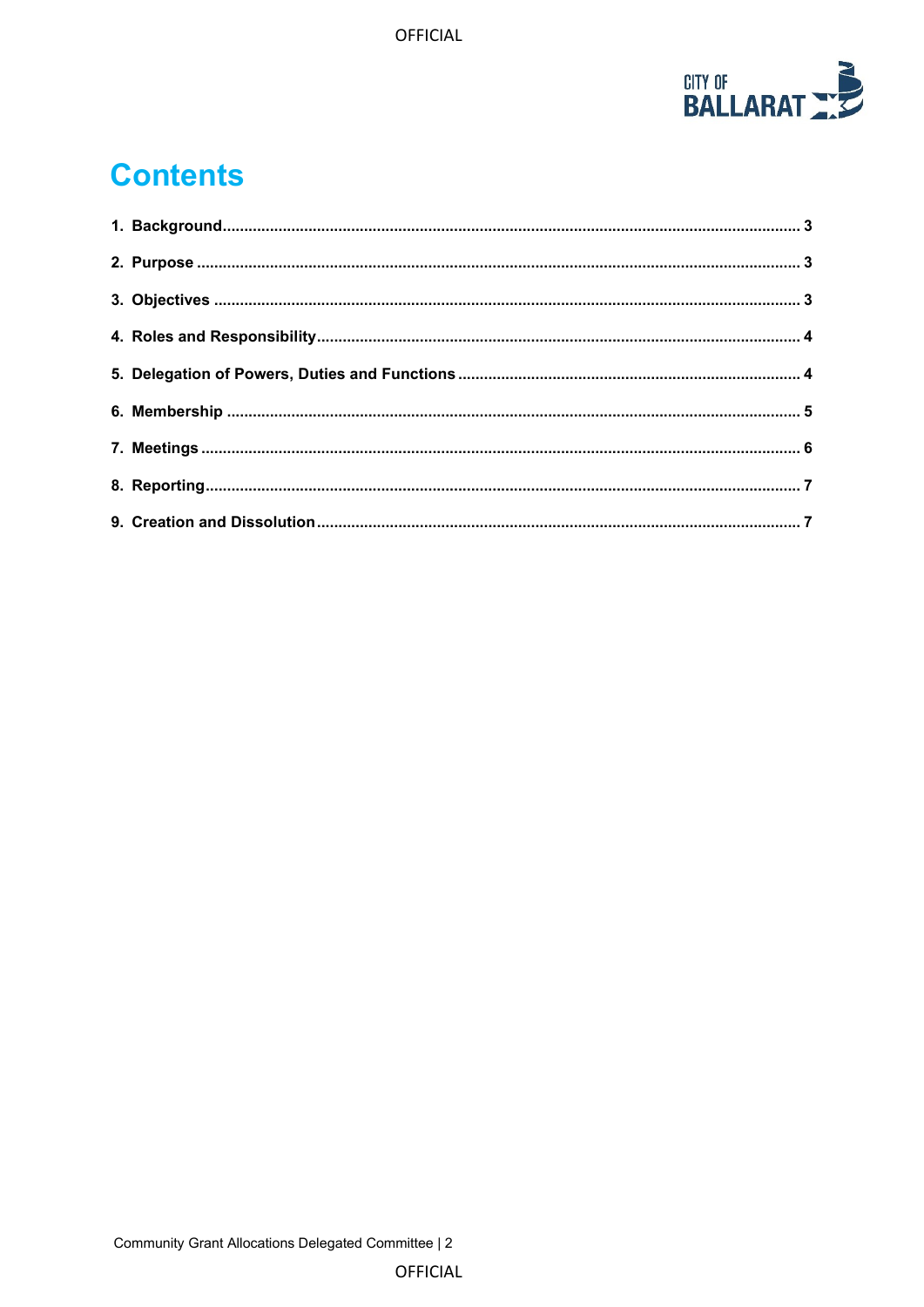

#### <span id="page-2-0"></span>**1. Background**

- 1.1. By this Terms of Reference document, the Ballarat City Council (Council) establishes the Community Grant Allocations Delegated Committee (Committee) pursuant to section 63 of the *Local Government Act 2020* (LGA).
- 1.2. The members of a Delegated Committee have the powers, duties and functions of Council as set out in these Terms of Reference and the Instrument of Delegation. These Terms of Reference set out the structure and basis on which the Committee can make decisions for and on behalf of Council.
- 1.3. These Terms of Reference are authorised by a resolution (R147/21) of Council passed on 28 July 2021.

#### <span id="page-2-1"></span>**2. Purpose**

The Committee is established for the purpose of:

- 2.1 the disbursement of funds to:
	- a. respond to community need; and
	- b. support the objectives of the Council Plan
- 2.2 implementing structure and probity around the management of funds Council provides to the community in the form of grants;

## <span id="page-2-2"></span>**3. Objectives**

The objectives of the Committee are:

- 3.1 to effectively manage and disburse funds on behalf of Council in accordance with the Committee's delegated powers, duties and functions and within established funding programs;
- 3.2 to maximise the community impact of the grants program by approving for funding activities that achieve meaningful community outcomes;
- 3.3 to ensure community viewpoints are considered in funding decisions
- 3.4 to review the existing fund streams and make recommendations to Council on possible modifications or innovations; and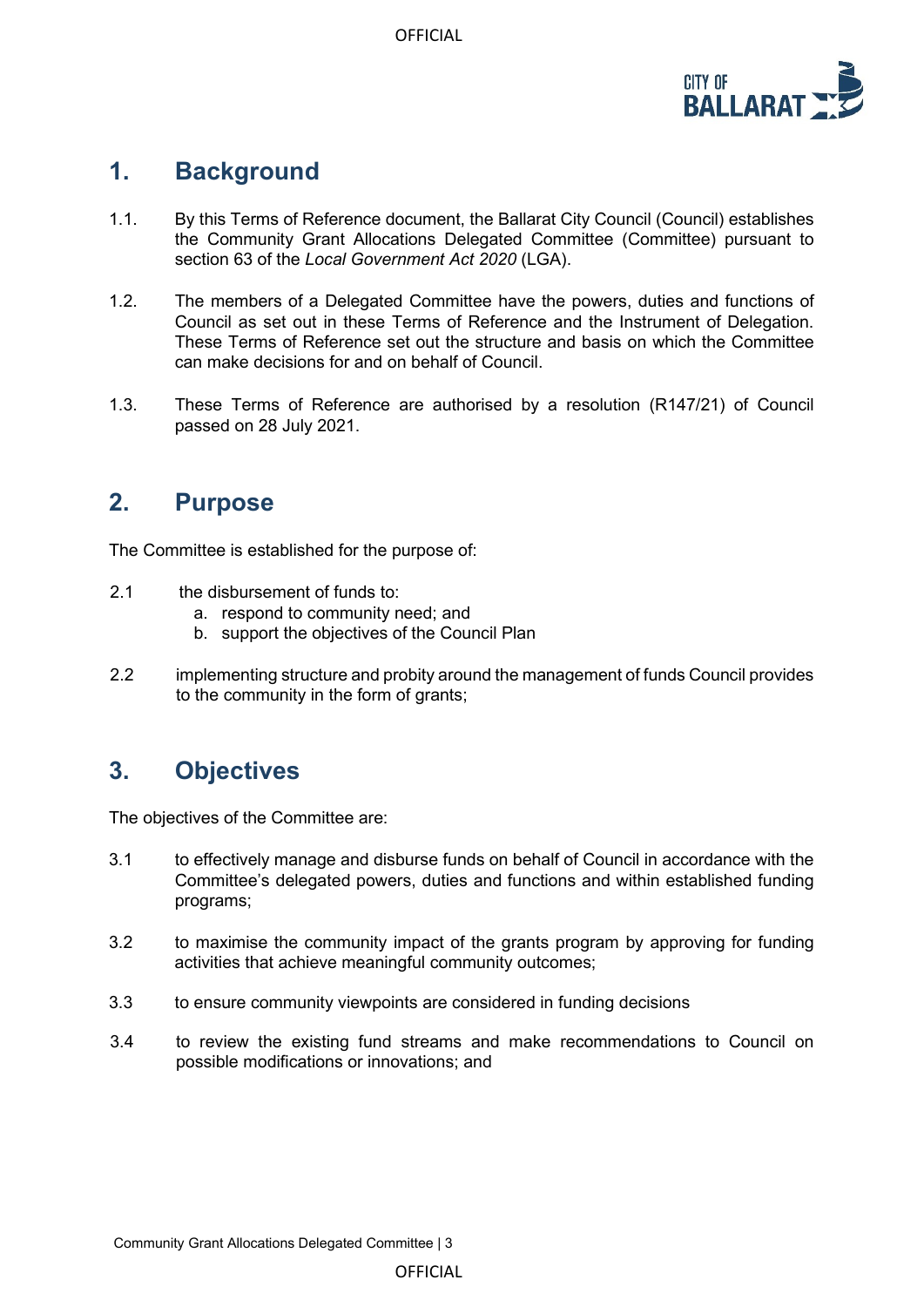OFFICIAL



# <span id="page-3-0"></span>**4. Roles and Responsibility**

The role of the Committee is:

- 4.1 to exercise Council's powers and carry out Council's duties and functions, in accordance with these Terms of Reference and as permitted by the Instrument of Delegation;
- 4.2 to evaluate grant applications and disburse public funds to the community;
- 4.3 to ensure that funded activities align with the Council Plan and other Council strategies;
- 4.4 to evaluate variation requests over \$500.00 of funding allocations to grant recipients when requested;
- 4.5 to identify opportunities to connect funding across the community to achieve greater community benefits;
- 4.6 to promote the efficiency, effectiveness and economy of Council funding programs and recognise that the funds the Committee has delegated authority to distribute are Council funds;
- 4.7 to operate within the financial parameters approved by the Council in its annual budget;
- 4.8 to ensure regular and flexible meeting arrangements to meet critical funding needs;
- 4.9 to maintain confidentiality of applications, decisions and Committee discussions;
- 4.10 so far as possible, to ensure all funds are allocated and disbursed each year (as funding is not carried over each year). Note: In exceptional circumstances grants may be committed forward into the following financial year; and
- 4.11 to ensure all funds are allocated and disbursed on activities that are for the benefit of Council's residents and Municipal District.

#### <span id="page-3-1"></span>**5. Delegation of Powers, Duties and Functions**

- 5.1 In order to fulfil and carry out its purposes and objectives Council delegates to the members of the Delegated Committee, pursuant to section 11(1)(a) of the *Local Government Act 2020*, the powers, duties and functions set out in the Instrument of Delegation passed at Council on 28 July 2021 (R147/21) and attached to these Terms of Reference.
- 5.2 The powers, duties and functions of Council conferred on the Committee by these Terms of Reference and Instrument of Delegation must be exercised in accordance with any quidelines or policies that Council may from time to time adopt.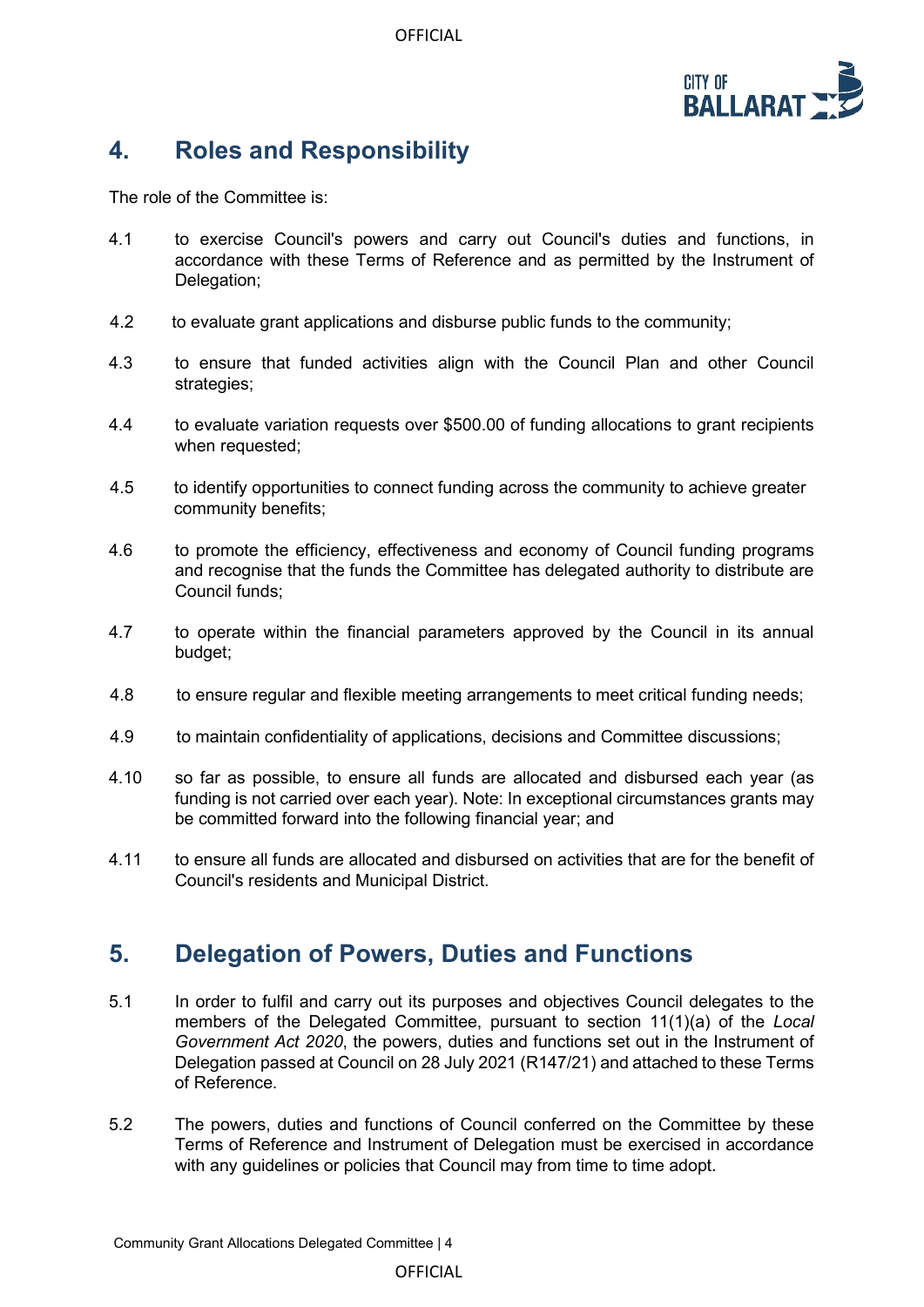

5.3 Committee members are at all times expected to act in accordance with their responsibilities set out in Council's Governance Rules and the Committee Policy.

#### <span id="page-4-0"></span>**6. Membership**

The Committee will consist of seven (7) members comprising:

- 6.1 Four (4) external representatives:
	- 6.1.1 one (1) Representative from United Way or The Ballarat Foundation; and
	- 6.1.2 three (3) Community Representatives.
- 6.2 Three (3) Councillors.
- 6.3 Council Officers to assist and advise the Committee when necessary:
	- 6.3.1 Executive Manager Engaged Communities
	- 6.3.2 Coordinator Community Participation
	- 6.3.3 Executive Manager Financial Services
	- 6.3.4 Community Development Support Officer; and
	- 6.3.5 Other Council Officers as approved by the Chief Executive Officer.
- 6.4 The tenure of Committee members shall be at the discretion of the Council, however:
	- 6.4.1 A Representative from United Way Ballarat or The Ballarat Foundation is appointed by their respective Board.
	- 6.4.2 Appointments made are for a period of four (4) years. Community Representatives can complete a maximum of one term of four (4) years.
	- 6.4.3 The Council shall select the independent Community Representatives based on a documented selection process, with reference to the position description and any other relevant criteria as determined by Council with the advice of the Committee and shall determine the final membership of the Committee.
	- 6.4.4 In selecting Community Representatives, the gender balance of the Committee will be considered.
- 6.5 Council Officers appointed under 6.3.3 and 6.3.4 who attend the meetings of the Committee are to provide advice and support to the Committee and are not considered Committee members and do not have voting rights.
- 6.6 Each member of the Committee has and may exercise one equal vote on any question before the Committee for determination.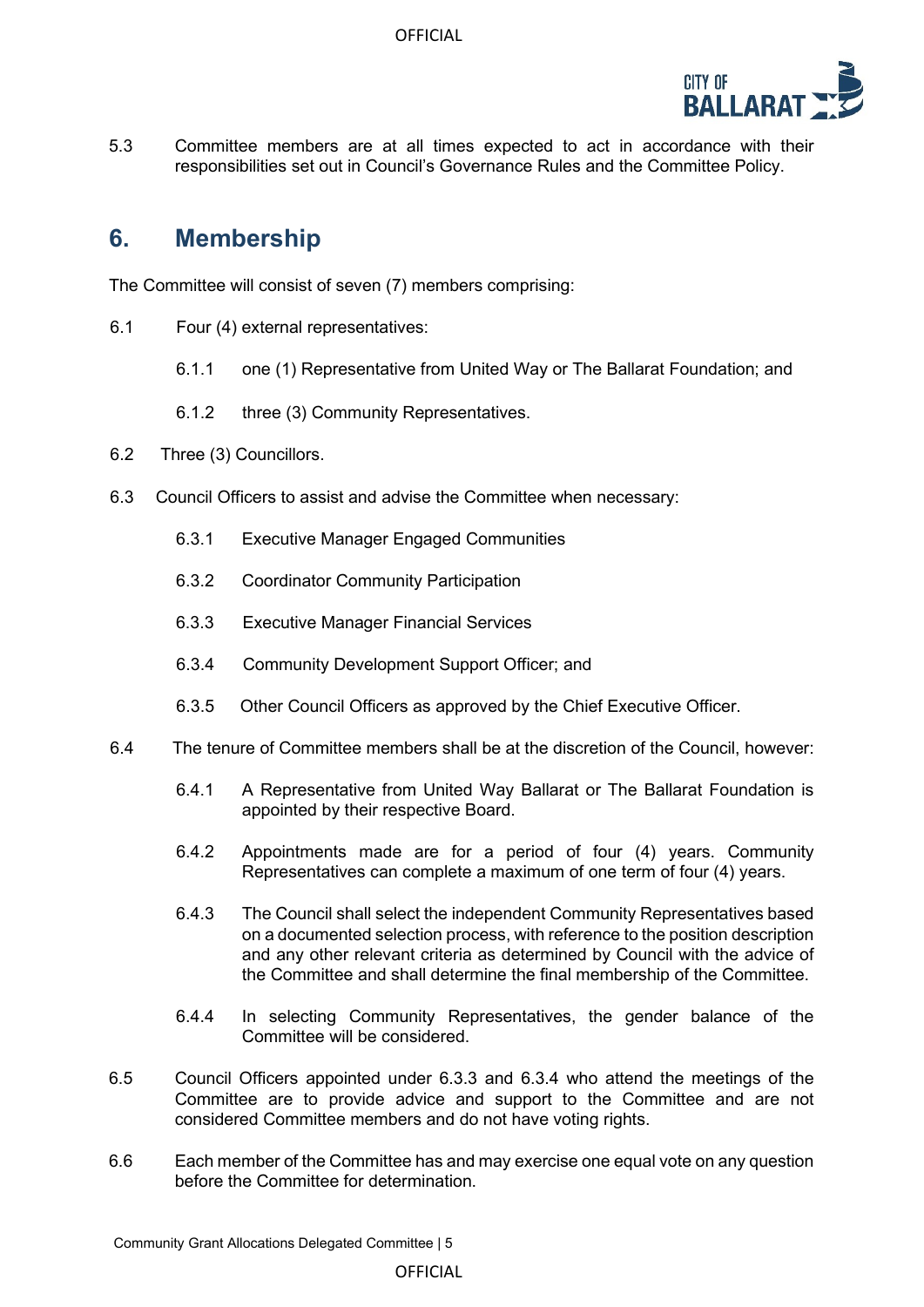

- 6.7 Council Officers will manage all internal resourcing to support the Committee in the promotion of programs and administration of the Committee in carrying out their duties.
- 6.8 Council will revise the membership and voting rights of each Committee member as it sees fit.
- 6.9 The Councillor appointed by the Council or the Mayor will be the Chairperson of the Committee in accordance with section 63(2)(a) of the *Local Government Act 2020.*
- 6.10 If the Chairperson is absent from a Committee meeting, the Committee will select a temporary Chairperson to chair the Committee meeting.
- 6.11 All of the Committee members must submit initial personal returns and biannual personal returns in accordance with sections 133 and 134 of the *Local Government Act 2020.*
- 6.12 Community Representatives will be selected on merit and expertise and appointed as individuals and not as representatives of a group or organisation.
	- 6.12.1 Selection will be based on demonstrated skills and experience in the following areas:
		- demonstrated experience in writing and delivering strategic plans and knowledge and understanding of how key actions can translate through a grant program;
		- proven ability to work cooperatively in advisory groups or selection panels.
- 6.13 All Delegated Committee members must assess, score and allocate funding in accordance with set operational parameters and methodologies. Decisions are made upon a majority vote, including the vote of the Chairperson. The Chairperson has a casting vote if appropriate.

#### <span id="page-5-0"></span>**7. Meetings**

- 7.1 Unless Council resolves otherwise, Committee meetings must be conducted in accordance with:
	- 7.1.1 Council's Governance Rules;
	- 7.1.2 section 61 of the *Local Government Act 2020*; and
	- 7.1.3 the Committee's discretion, as exercised from time to time.
- 7.2 The Committee will meet on at least five (5) occasions per financial year, or as required to process applications and achieve purpose.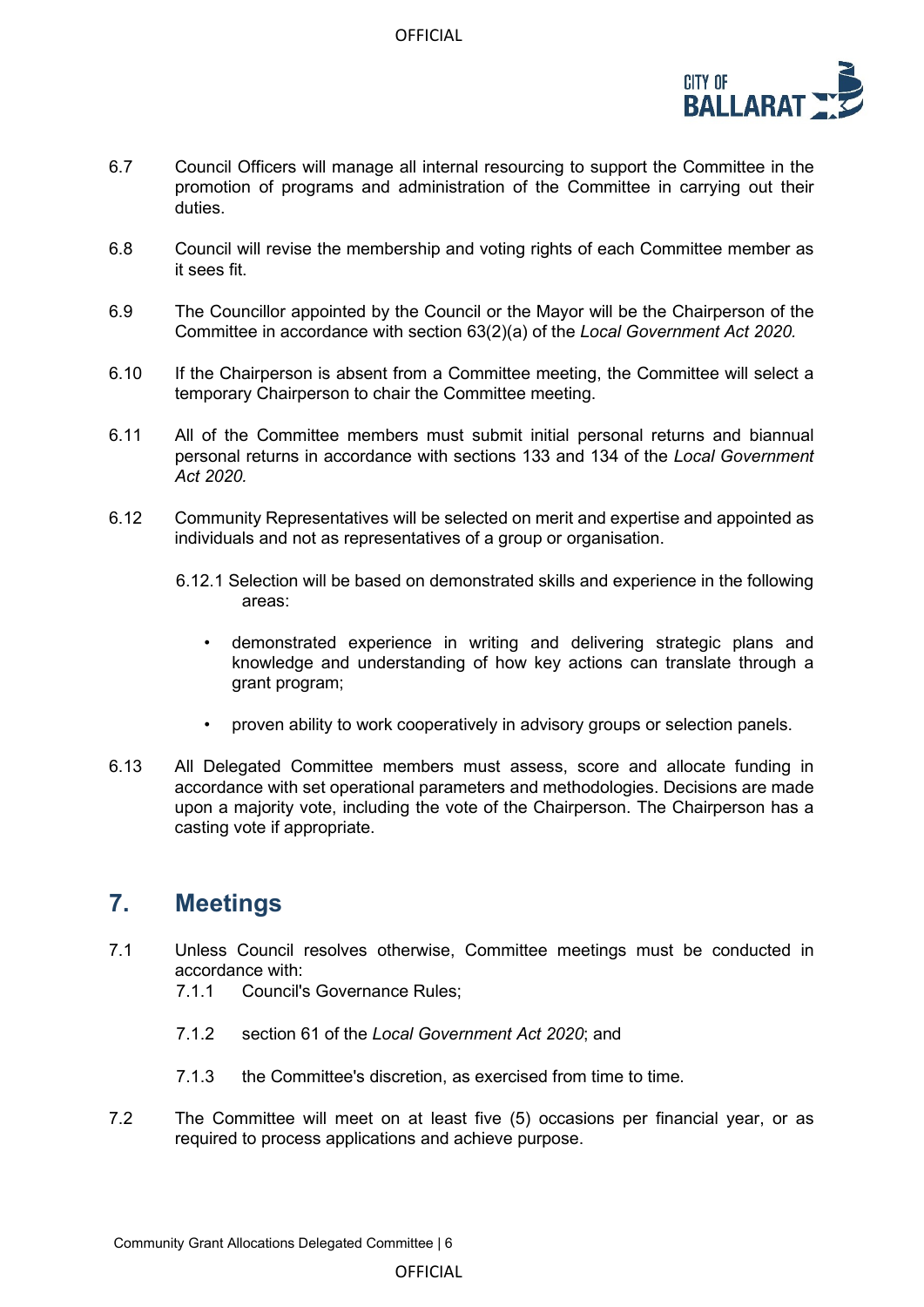

- 7.3 A quorum of the Committee will be a majority of the Committee membership with voting rights. This equates to four (4) Committee members, three of which must be community representatives.
- 7.4 Voting will be by a majority of votes by a show of hands. Only members in attendance are entitled to vote. The Chairperson shall have the casting vote in the event of an equality of votes.
- 7.5 Sub committees may be appointed by the Committee and meet between general meetings and as authorised by the full Committee. Sub committees do not have any delegated powers.

#### <span id="page-6-0"></span>**8. Reporting**

- 8.1 The Committee is responsible for taking proper minutes of all meetings and preparing reports for the Committee's consideration in accordance with:
	- 8.1.1 Council's Governance Rules; and
	- 8.1.2 the Committee's discretion, as exercised from time to time.
- 8.2 Minutes of Committee meetings must be forwarded to the Statutory Compliance Unit immediately after adoption by the Committee.
- 8.3 The Director Community Wellbeing is responsible for the co-ordination of an annual grants summary report to Council which will include information on monitoring, evaluation and reporting from across the organisation.
- 8.4 The Committee may be included in Council's internal Annual Audit program.
- 8.5 A mid-year breakdown report is to be presented to the Delegated Committee using the breakdown as follows:
	- Capital
	- Community events and programs
	- Equipment
	- Training and development
	- 8.5.1 The mid-year report is to also provide a thematic split of grant allocations where applicable e.g. number of multicultural grants allocated.

## <span id="page-6-1"></span>**9. Creation and Dissolution**

- 9.1 By these Terms of Reference, the:
	- 9.1.1 Committee is established; and